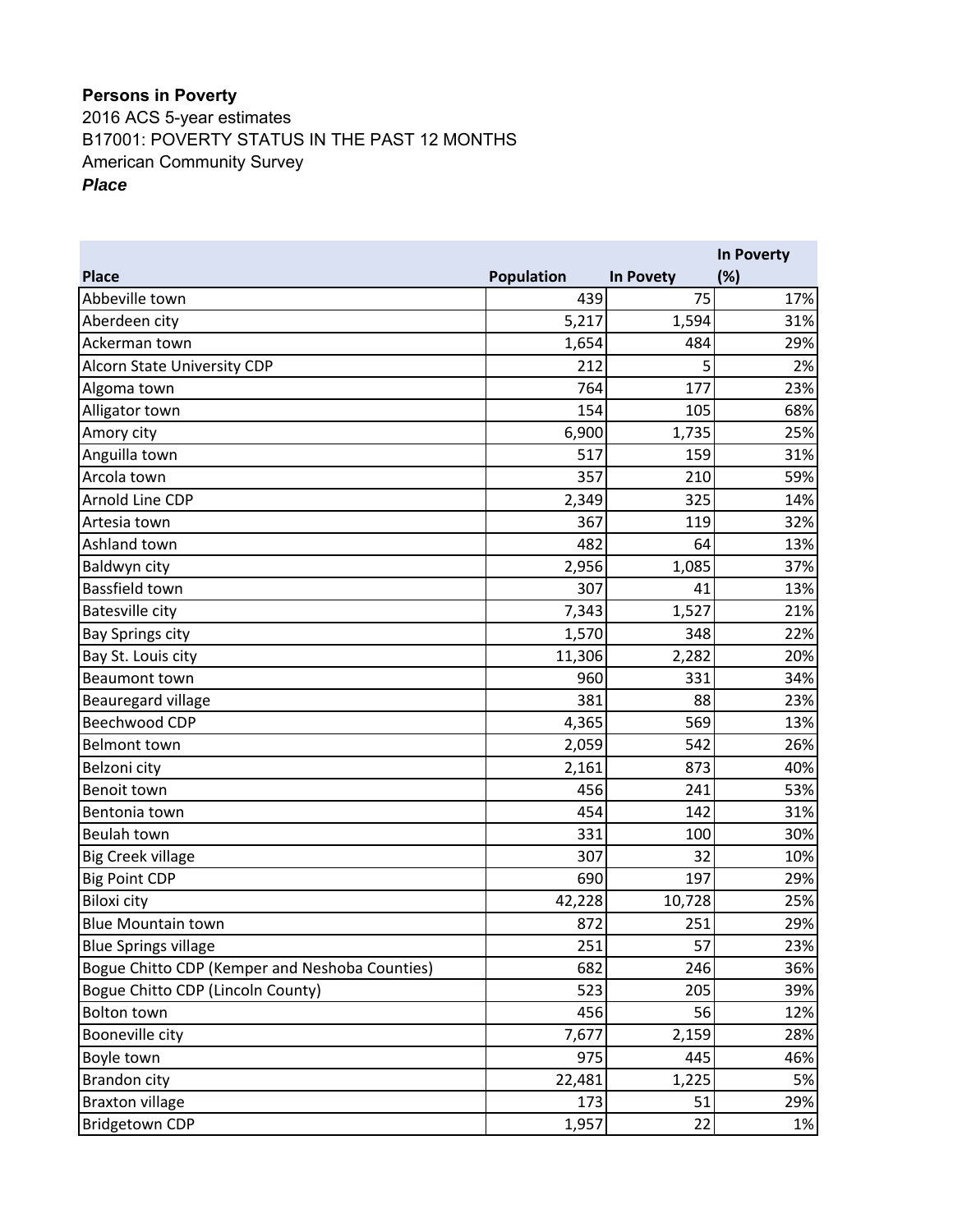|                             |            |                  | In Poverty |
|-----------------------------|------------|------------------|------------|
| <b>Place</b>                | Population | <b>In Povety</b> | (%)        |
| Brookhaven city             | 11,868     | 3,674            | 31%        |
| Brooksville town            | 937        | 356              | 38%        |
| Bruce town                  | 1,701      | 675              | 40%        |
| Buckatunna CDP              | 738        | 233              | 32%        |
| <b>Bude town</b>            | 786        | 340              | 43%        |
| <b>Burnsville town</b>      | 1,005      | 315              | 31%        |
| Byhalia town                | 1,805      | 668              | 37%        |
| Byram city                  | 11,610     | 957              | 8%         |
| Caledonia town              | 1,501      | 175              | 12%        |
| Calhoun City town           | 1,969      | 706              | 36%        |
| Canton city                 | 12,926     | 3,231            | 25%        |
| Carrollton town             | 178        | 65               | 37%        |
| Carthage city               | 4,508      | 1,968            | 44%        |
| Cary town                   | 380        | 201              | 53%        |
| Centreville town            | 1,583      | 996              | 63%        |
| Charleston city             | 1,709      | 400              | 23%        |
| Chunky town                 | 440        | 55               | 13%        |
| Clara CDP                   | 579        | 28               | 5%         |
| Clarksdale city             | 16,756     | 5,864            | 35%        |
| Cleary CDP                  | 1,100      | 29               | 3%         |
| Cleveland city              | 11,422     | 3,254            | 28%        |
| Clinton city                | 24,969     | 3,572            | 14%        |
| Cloverdale CDP              | 712        | 152              | 21%        |
| Coahoma town                | 352        | 193              | 55%        |
| Coffeeville town            | 1,139      | 282              | 25%        |
| Coldwater town              | 1,501      | 257              | 17%        |
| Collins city                | 2,226      | 492              | 22%        |
| Collinsville CDP            | 1,820      | 98               | 5%         |
| Columbia city               | 5,554      | 2,391            | 43%        |
| <b>Columbus AFB CDP</b>     | 1,443      | 33               | 2%         |
| Columbus city               | 23,369     | 6,353            | 27%        |
| Como town                   | 1,386      | 527              | 38%        |
| Conehatta CDP               | 1,148      | 731              | 64%        |
| Corinth city                | 14,380     | 3,419            | 24%        |
| Courtland town              | 672        | 275              | 41%        |
| Crawford town               | 499        | 205              | 41%        |
| Crenshaw town               | 791        | 265              | 34%        |
| Crosby town                 | 408        | 182              | 45%        |
| Crowder town                | 756        | 216              | 29%        |
| Cruger town                 | 376        | 164              | 44%        |
| <b>Crystal Springs city</b> | 4,886      | 1,981            | 41%        |
| Darling CDP                 | 284        | 75               | 26%        |
| De Kalb town                | 1,092      | 344              | 32%        |
| Decatur town                | 1,524      | 369              | 24%        |
| DeLisle CDP                 | 1,205      | 365              | 30%        |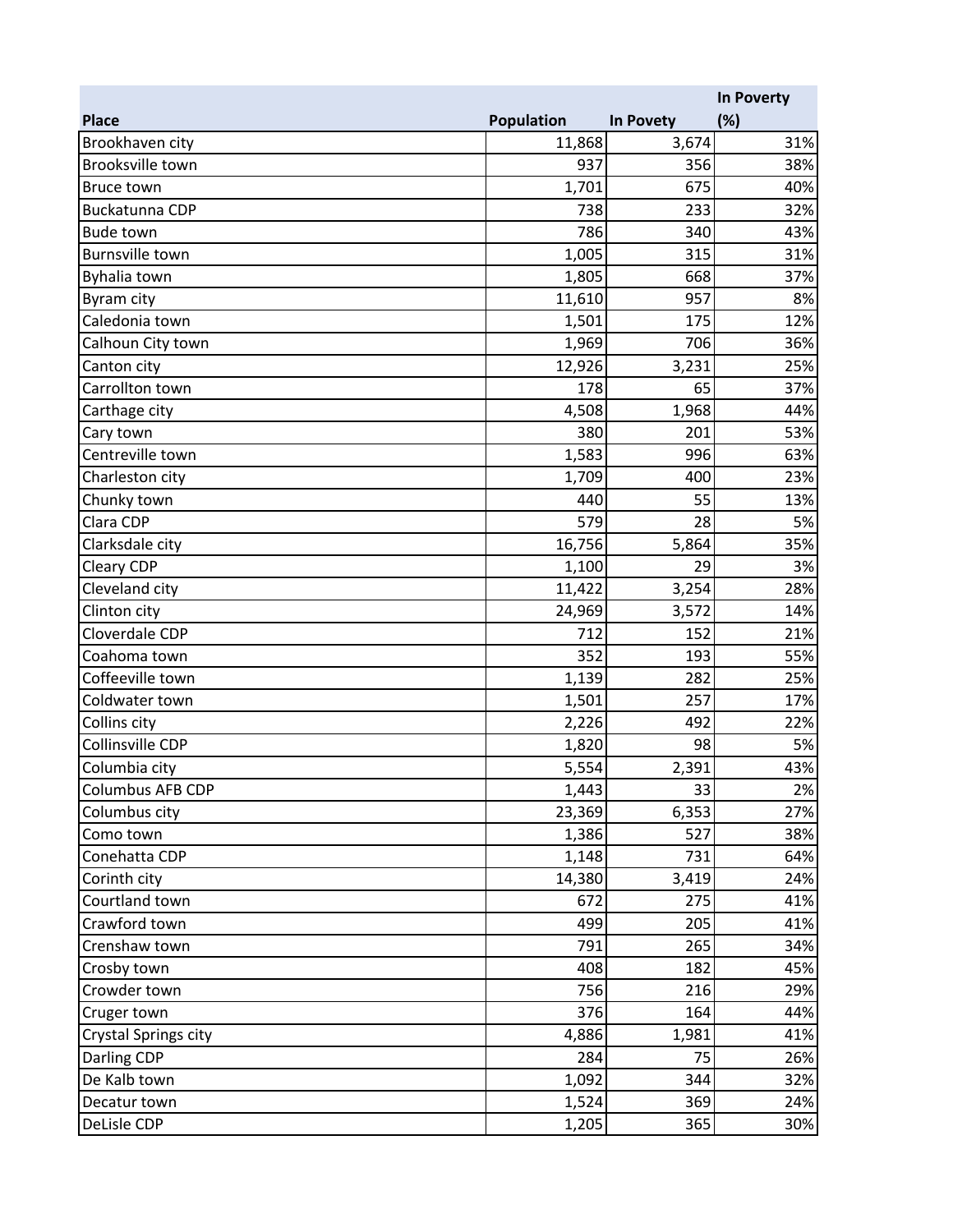|                       |                   |           | <b>In Poverty</b> |
|-----------------------|-------------------|-----------|-------------------|
| <b>Place</b>          | <b>Population</b> | In Povety | (%)               |
| Derma town            | 898               | 365       | 41%               |
| Diamondhead city      | 8,341             | 619       | 7%                |
| D'Iberville city      | 10,685            | 1,290     | 12%               |
| D'Lo town             | 504               | 162       | 32%               |
| Doddsville town       | 250               | 56        | 22%               |
| Drew city             | 2,013             | 786       | 39%               |
| Duck Hill town        | 899               | 358       | 40%               |
| Dumas town            | 436               | 28        | 6%                |
| Duncan town           | 328               | 161       | 49%               |
| Durant city           | 2,784             | 1,265     | 45%               |
| Ecru town             | 1,309             | 210       | 16%               |
| Eden village          | 112               | 35        | 31%               |
| Edwards town          | 902               | 238       | 26%               |
| <b>Elliott CDP</b>    | 1,286             | 655       | 51%               |
| Ellisville city       | 3,613             | 1,310     | 36%               |
| Enterprise town       | 586               | 224       | 38%               |
| Escatawpa CDP         | 3,582             | 805       | 22%               |
| Ethel town            | 554               | 148       | 27%               |
| Eupora city           | 2,000             | 817       | 41%               |
| Falcon town           | 142               | 51        | 36%               |
| Falkner town          | 627               | 70        | 11%               |
| Farmington town       | 2,346             | 307       | 13%               |
| <b>Farrell CDP</b>    | 376               | 130       | 35%               |
| Fayette city          | 1,491             | 730       | 49%               |
| Flora town            | 2,058             | 812       | 39%               |
| Florence city         | 4,252             | 183       | 4%                |
| Flowood city          | 8,204             | 900       | 11%               |
| Forest city           | 5,608             | 1,566     | 28%               |
| Foxworth CDP          | 279               | 55        | 20%               |
| French Camp town      | 209               | 27        | 13%               |
| Friars Point town     | 1,061             | 534       | 50%               |
| Fulton city           | 3,016             | 744       | 25%               |
| Gattman village       | 103               | 10        | 10%               |
| Gautier city          | 18,412            | 2,757     | 15%               |
| Georgetown town       | 266               | 65        | 24%               |
| Glen town             | 542               | 103       | 19%               |
| Glendale CDP          | 1,917             | 623       | 32%               |
| Glendora village      | 152               | 45        | 30%               |
| Gloster town          | 1,142             | 509       | 45%               |
| Golden town           | 189               | 41        | 22%               |
| Goodman town          | 827               | 436       | 53%               |
| Greenville city       | 32,171            | 11,587    | 36%               |
| Greenwood city        | 14,524            | 5,608     | 39%               |
| Grenada city          | 12,471            | 3,244     | 26%               |
| <b>Gulf Hills CDP</b> | 8,254             | 813       | 10%               |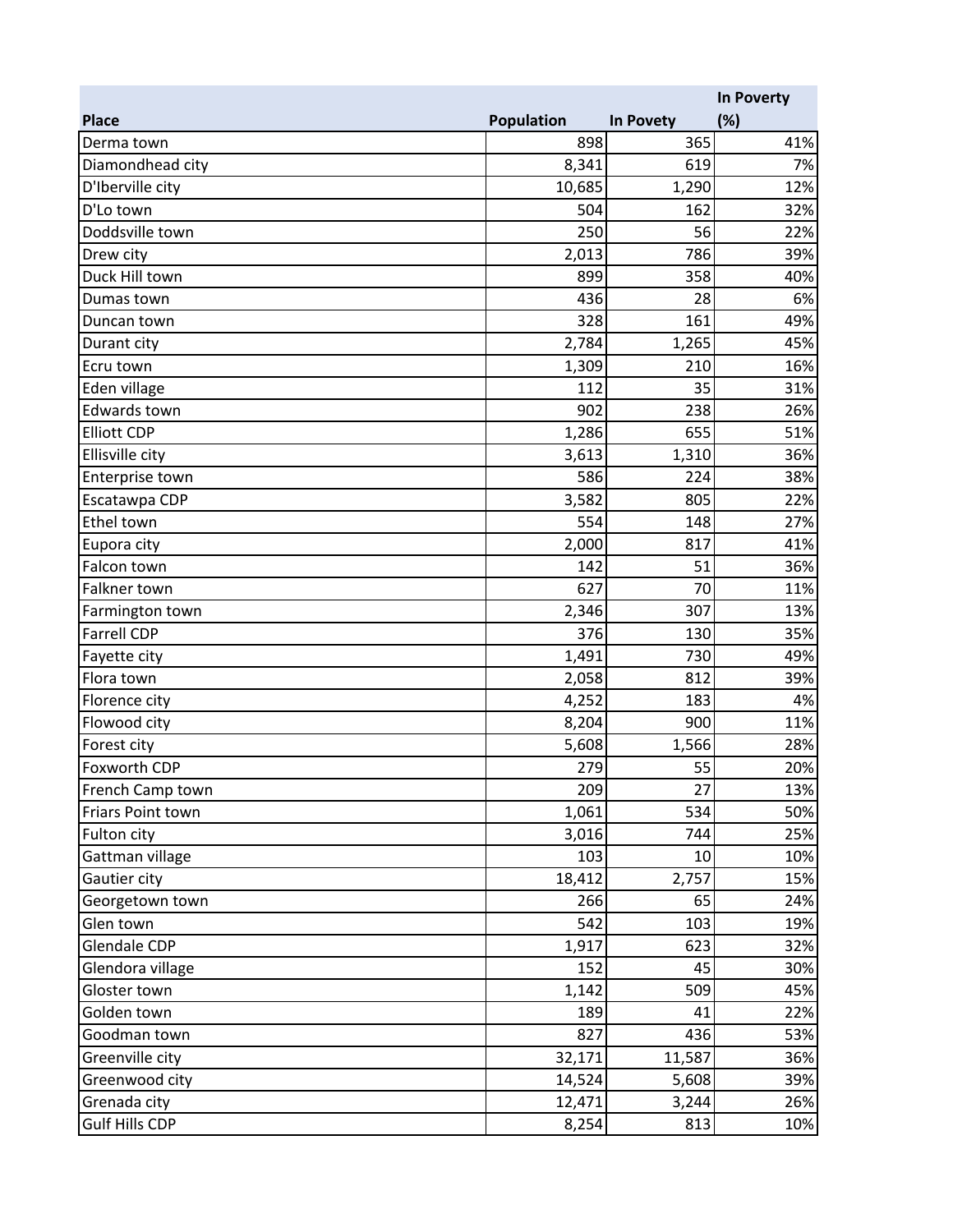|                              |                   |                | <b>In Poverty</b> |
|------------------------------|-------------------|----------------|-------------------|
| <b>Place</b>                 | <b>Population</b> | In Povety      | (%)               |
| <b>Gulf Park Estates CDP</b> | 6,904             | 1,062          | 15%               |
| <b>Gulfport city</b>         | 69,391            | 17,723         | 26%               |
| Gunnison town                | 403               | 194            | 48%               |
| Guntown town                 | 2,509             | 220            | 9%                |
| <b>Hamilton CDP</b>          | 405               | 52             | 13%               |
| Hatley town                  | 518               | 108            | 21%               |
| Hattiesburg city             | 43,411            | 15,996         | 37%               |
| Hazlehurst city              | 3,831             | 1,026          | 27%               |
| Heidelberg town              | 815               | 143            | 18%               |
| Helena CDP                   | 1,104             | 209            | 19%               |
| Henderson Point CDP          | 144               | 9              | 6%                |
| Hernando city                | 14,865            | 1,017          | 7%                |
| Hickory Flat town            | 673               | 214            | 32%               |
| Hickory town                 | 588               | 179            | 30%               |
| Hide-A-Way Lake CDP          | 1,883             | 0              | 0%                |
| Hillsboro CDP                | 1,216             | 476            | 39%               |
| Holcomb CDP                  | 474               | 139            | 29%               |
| Hollandale city              | 2,477             | 1,026          | 41%               |
| Holly Springs city           | 5,772             | 1,655          | 29%               |
| Horn Lake city               | 26,526            | 3,929          | 15%               |
| Houston city                 | 3,486             | 960            | 28%               |
| <b>Hurley CDP</b>            | 1,020             | 33             | 3%                |
| Indianola city               | 9,832             | 3,122          | 32%               |
| Inverness town               | 966               | 286            | 30%               |
| Isola town                   | 998               | 446            | 45%               |
| Itta Bena city               | 1,886             | 676            | 36%               |
| luka city                    | 2,755             | 566            | 21%               |
| Jackson city                 | 165,669           | 50,873         | 31%               |
| Jonestown town               | 1,421             | 763            | 54%               |
| Jumpertown town              | 615               | 55             | $9\%$             |
| <b>Kearney Park CDP</b>      | 1,405             | 94             | 7%                |
| Kilmichael town              | 718               | 106            | 15%               |
| Kiln CDP                     | 1,879             | 353            | 19%               |
| Kosciusko city               | 6,909             | 2,253          | 33%               |
| Kossuth village              | 237               | $\overline{2}$ | 1%                |
| Lake town                    | 532               | 180            | 34%               |
| Lambert town                 | 1,212             | 494            | 41%               |
| Latimer CDP                  | 6,824             | 442            | 6%                |
| Lauderdale CDP               | 881               | 173            | 20%               |
| Laurel city                  | 18,434            | 5,768          | 31%               |
| Leakesville town             | 907               | 191            | 21%               |
| Learned town                 | 87                | 1              | 1%                |
| Leland city                  | 4,254             | 1,367          | 32%               |
| Lena town                    | 194               | 20             | 10%               |
| Lexington city               | 2,131             | 906            | 43%               |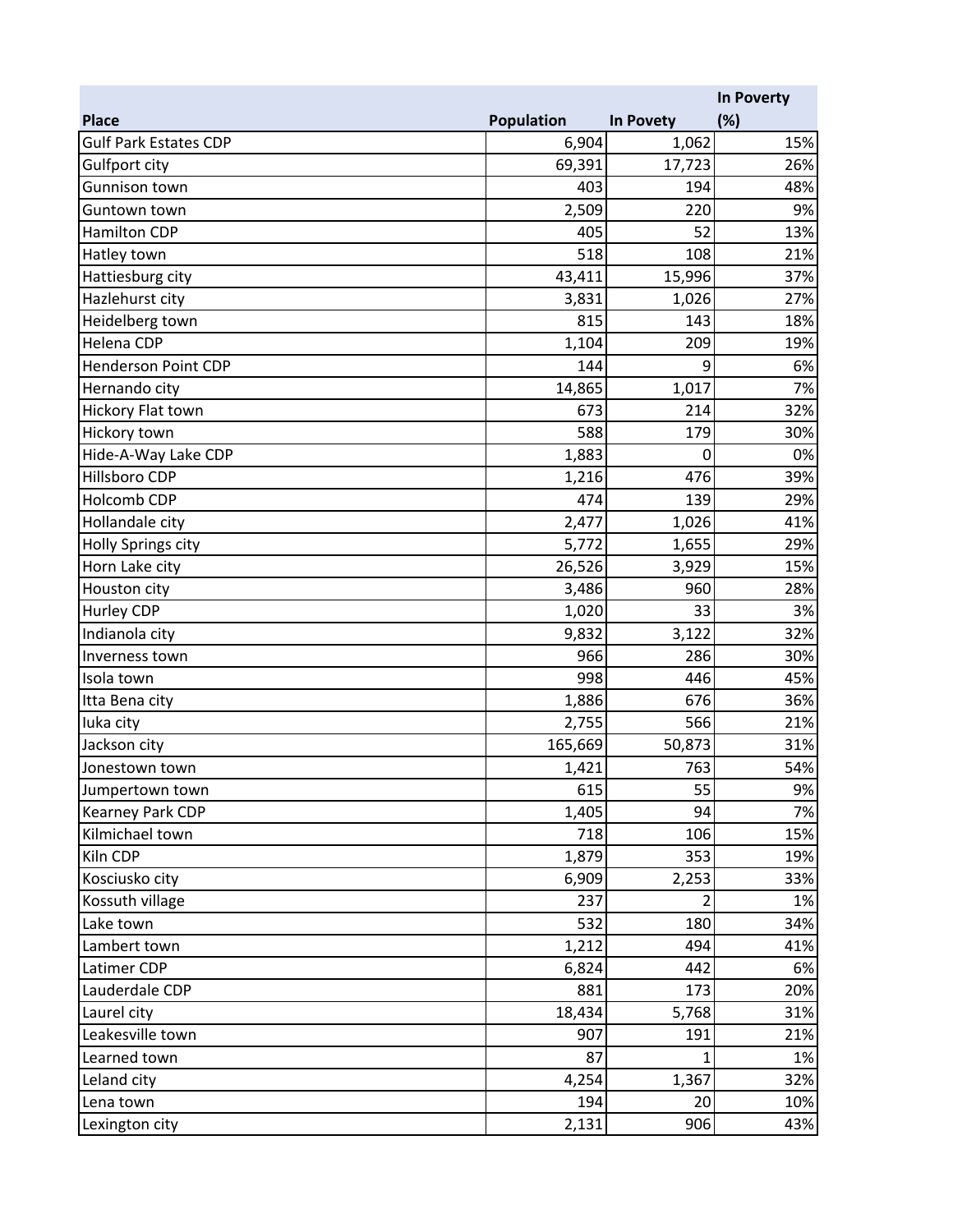|                                         |                   |                  | <b>In Poverty</b> |
|-----------------------------------------|-------------------|------------------|-------------------|
| <b>Place</b>                            | <b>Population</b> | <b>In Povety</b> | (%)               |
| Liberty town                            | 743               | 56               | 8%                |
| Long Beach city                         | 15,384            | 1,980            | 13%               |
| Louin town                              | 378               | 34               | 9%                |
| Louise town                             | 168               | 51               | 30%               |
| Louisville city                         | 6,260             | 2,711            | 43%               |
| Lucedale city                           | 2,575             | 784              | 30%               |
| Lula town                               | 287               | 104              | 36%               |
| Lumberton city                          | 2,057             | 831              | 40%               |
| Lyman CDP                               | 2,406             | 375              | 16%               |
| Lynchburg CDP                           | 2,175             | 104              | 5%                |
| Lyon town                               | 322               | 23               | 7%                |
| Maben town                              | 737               | 365              | 50%               |
| Macon city                              | 2,547             | 1,259            | 49%               |
| Madison city                            | 25,357            | 781              | 3%                |
| Magee city                              | 3,810             | 1,211            | 32%               |
| Magnolia city                           | 1,731             | 483              | 28%               |
| Mantachie town                          | 1,439             | 206              | 14%               |
| Mantee village                          | 228               | 16               | 7%                |
| Marietta town                           | 288               | 53               | 18%               |
| Marion town                             | 1,581             | 450              | 28%               |
| Marks city                              | 1,492             | 466              | 31%               |
| Mathiston town                          | 665               | 112              | 17%               |
| Mayersville town                        | 386               | 179              | 46%               |
| McComb city                             | 12,343            | 4,809            | 39%               |
| McCool town                             | 181               | 16               | 9%                |
| McLain town                             | 440               | 68               | 15%               |
| Meadville town                          | 406               | 81               | 20%               |
| Mendenhall city                         | 2,648             | 775              | 29%               |
| Meridian city                           | 38,722            | 12,205           | 32%               |
| <b>Meridian Station CDP</b>             | 158               | 0                | $0\%$             |
| Merigold town                           | 440               | 118              | 27%               |
| Metcalfe town                           | 1,015             | 507              | 50%               |
| Mississippi State CDP                   | 327               | 128              | 39%               |
| Mississippi Valley State University CDP | 525               | 229              | 44%               |
| Mize town                               | 221               | 75               | 34%               |
| Monticello town                         | 1,363             | 396              | 29%               |
| Montrose town                           | 200               | 33               | 17%               |
| Mooreville CDP                          | 772               | 65               | 8%                |
| Moorhead city                           | 1,654             | 864              | 52%               |
| Morgan City town                        | 284               | 201              | 71%               |
| Morgantown CDP                          | 1,753             | 704              | 40%               |
| Morton city                             | 3,314             | 701              | 21%               |
| Moss Point city                         | 13,551            | 3,002            | 22%               |
| Mound Bayou city                        | 1,711             | 744              | 43%               |
| Mount Olive town                        | 1,003             | 308              | 31%               |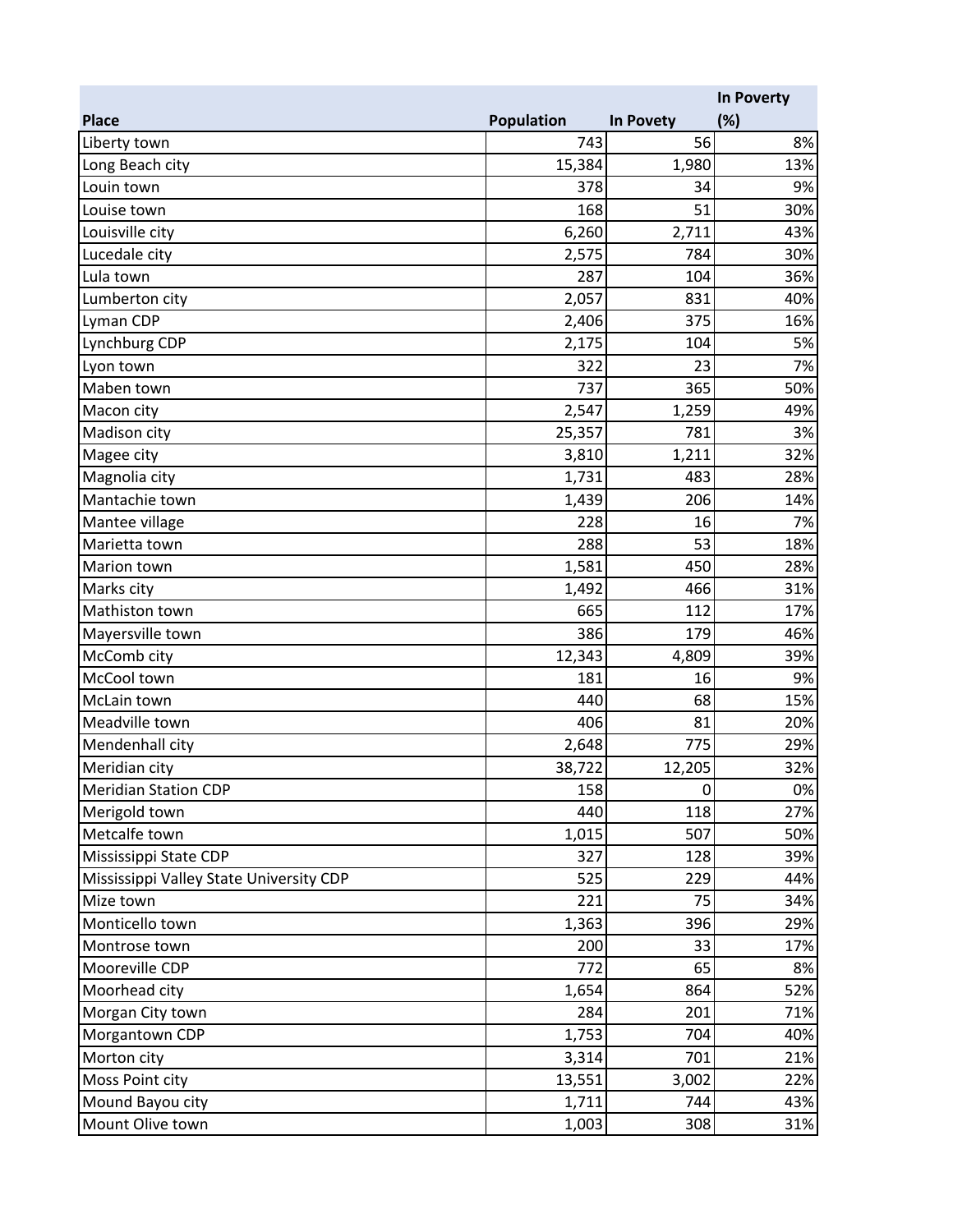|                       |                   |                  | <b>In Poverty</b> |
|-----------------------|-------------------|------------------|-------------------|
| <b>Place</b>          | <b>Population</b> | <b>In Povety</b> | (%)               |
| Myrtle town           | 507               | 66               | 13%               |
| Natchez city          | 15,006            | 4,805            | 32%               |
| Nellieburg CDP        | 1,258             | 114              | 9%                |
| Nettleton city        | 1,788             | 398              | 22%               |
| New Albany city       | 8,341             | 1,522            | 18%               |
| New Augusta town      | 799               | 205              | 26%               |
| New Hamilton CDP      | 523               | 36               | 7%                |
| New Hebron town       | 566               | 105              | 19%               |
| New Hope CDP          | 3,393             | 255              | 8%                |
| New Houlka town       | 803               | 257              | 32%               |
| Newton city           | 3,229             | 844              | 26%               |
| Nicholson CDP         | 2,775             | 1,201            | 43%               |
| North Carrollton town | 439               | 88               | 20%               |
| North Tunica CDP      | 858               | 236              | 28%               |
| Noxapater town        | 390               | 96               | 25%               |
| Oakland town          | 792               | 289              | 36%               |
| Ocean Springs city    | 17,327            | 1,501            | 9%                |
| Okolona city          | 2,576             | 803              | 31%               |
| Olive Branch city     | 35,369            | 2,862            | 8%                |
| Osyka town            | 418               | 107              | 26%               |
| Oxford city           | 20,918            | 7,794            | 37%               |
| Pace town             | 165               | 24               | 15%               |
| Pachuta town          | 256               | 88               | 34%               |
| Paden village         | 99                | 17               | 17%               |
| Pascagoula city       | 21,503            | 5,289            | 25%               |
| Pass Christian city   | 5,246             | 982              | 19%               |
| Pearl city            | 26,125            | 3,788            | 14%               |
| Pearl River CDP       | 4,105             | 1,081            | 26%               |
| Pearlington CDP       | 1,350             | 313              | 23%               |
| Pelahatchie town      | 1,545             | 204              | 13%               |
| Petal city            | 10,680            | 1,048            | 10%               |
| Philadelphia city     | 7,158             | 1,966            | 27%               |
| Picayune city         | 10,607            | 2,548            | 24%               |
| Pickens town          | 800               | 362              | 45%               |
| Pittsboro village     | 142               |                  | 5%                |
| Plantersville town    | 885               | 226              | 26%               |
| Polkville town        | 784               | 215              | 27%               |
| Pontotoc city         | 5,719             | 1,047            | 18%               |
| Pope village          | 215               | 56               | 26%               |
| Poplarville city      | 2,174             | 372              | 17%               |
| Port Gibson city      | 1,593             | 771              | 48%               |
| Potts Camp town       | 661               | 149              | 23%               |
| Prentiss town         | 1,259             | 513              | 41%               |
| Puckett village       | 351               | 91               | 26%               |
| Purvis city           | 2,310             | 274              | 12%               |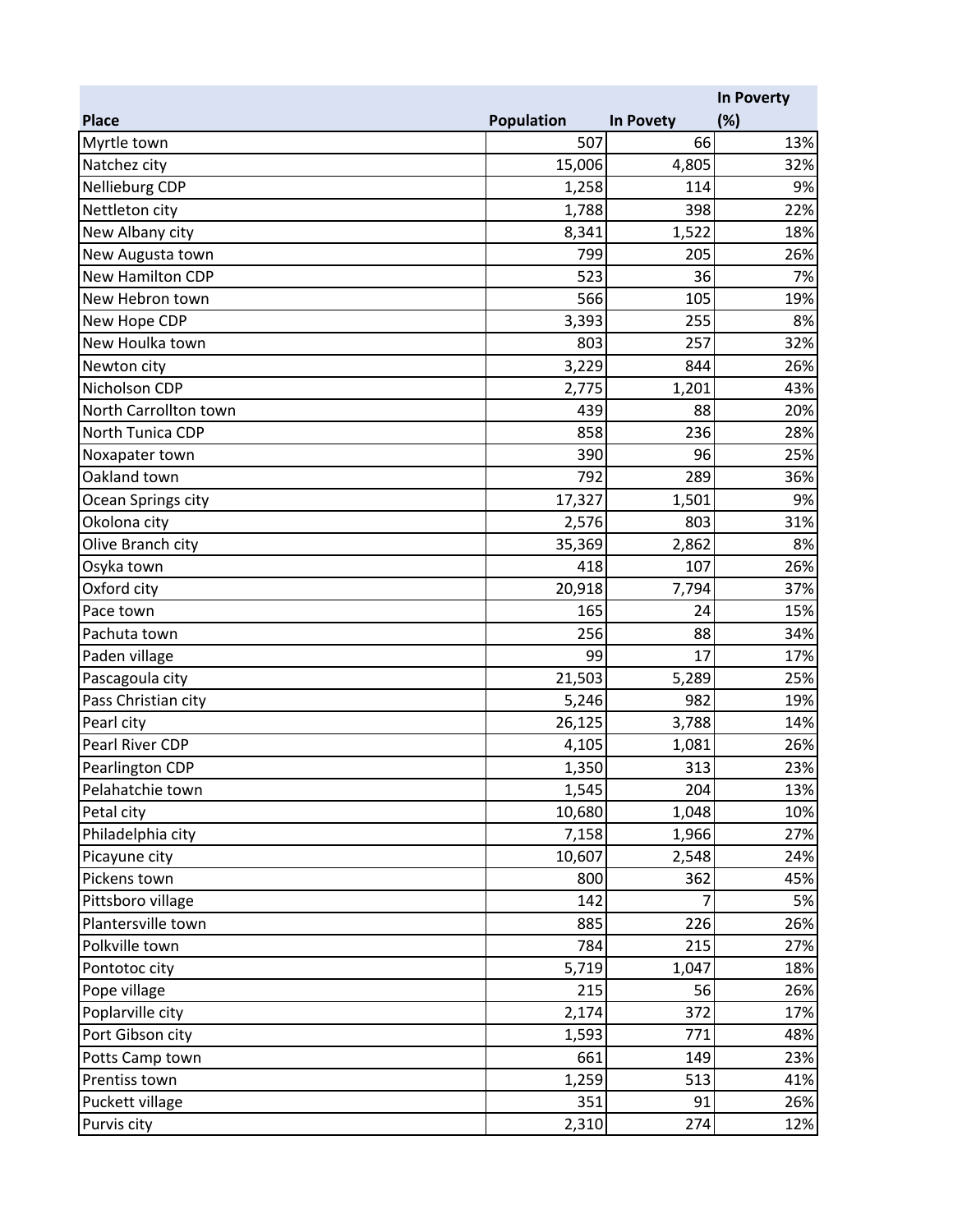|                          |            |                  | <b>In Poverty</b> |
|--------------------------|------------|------------------|-------------------|
| <b>Place</b>             | Population | <b>In Povety</b> | (%)               |
| Quitman city             | 1,860      | 428              | 23%               |
| Raleigh town             | 1,449      | 466              | 32%               |
| Rawls Springs CDP        | 1,249      | 493              | 39%               |
| Raymond city             | 663        | 154              | 23%               |
| Redwater CDP             | 656        | 163              | 25%               |
| Renova town              | 788        | 266              | 34%               |
| <b>Richland city</b>     | 7,069      | 881              | 12%               |
| Richton town             | 936        | 352              | 38%               |
| Ridgeland city           | 24,084     | 2,479            | 10%               |
| Rienzi town              | 283        | 33               | 12%               |
| <b>Ripley city</b>       | 5,208      | 1,436            | 28%               |
| Robinhood CDP            | 1,424      | 416              | 29%               |
| Rolling Fork city        | 2,247      | 722              | 32%               |
| Rosedale city            | 1,539      | 838              | 54%               |
| Roxie town               | 580        | 164              | 28%               |
| Ruleville city           | 2,660      | 1,135            | 43%               |
| Sallis town              | 144        | 24               | 17%               |
| Saltillo city            | 4,988      | 534              | 11%               |
| Sandersville town        | 850        | 146              | 17%               |
| Sardis town              | 1,989      | 577              | 29%               |
| Satartia village         | 4          | 0                | 0%                |
| Saucier CDP              | 1,493      | 241              | 16%               |
| Schlater town            | 284        | 110              | 39%               |
| Scooba town              | 587        | 210              | 36%               |
| Sebastopol town          | 315        | 65               | 21%               |
| Seminary town            | 514        | 34               | 7%                |
| Senatobia city           | 6,301      | 1,087            | 17%               |
| Shannon town             | 1,744      | 572              | 33%               |
| Sharon CDP               | 1,206      | 80               | 7%                |
| Shaw city                | 1,738      | 880              | 51%               |
| Shelby city              | 2,349      | 1,351            | 58%               |
| Sherman town             | 739        | 192              | 26%               |
| Shubuta town             | 335        | 107              | 32%               |
| Shuqualak town           | 426        | 179              | 42%               |
| Sidon town               | 507        | 398              | 79%               |
| Silver City town         | 372        | 211              | 57%               |
| Silver Creek town        | 185        | 32               | 17%               |
| Slate Springs village    | 78         | 8                | 10%               |
| Sledge town              | 501        | 134              | 27%               |
| Smithville town          | 673        | 128              | 19%               |
| Snow Lake Shores town    | 380        | 30               | 8%                |
| Soso town                | 483        | 73               | 15%               |
| Southaven city           | 51,408     | 6,390            | 12%               |
| St. Martin CDP           | 8,204      | 1,184            | 14%               |
| <b>Standing Pine CDP</b> | 510        | 181              | 35%               |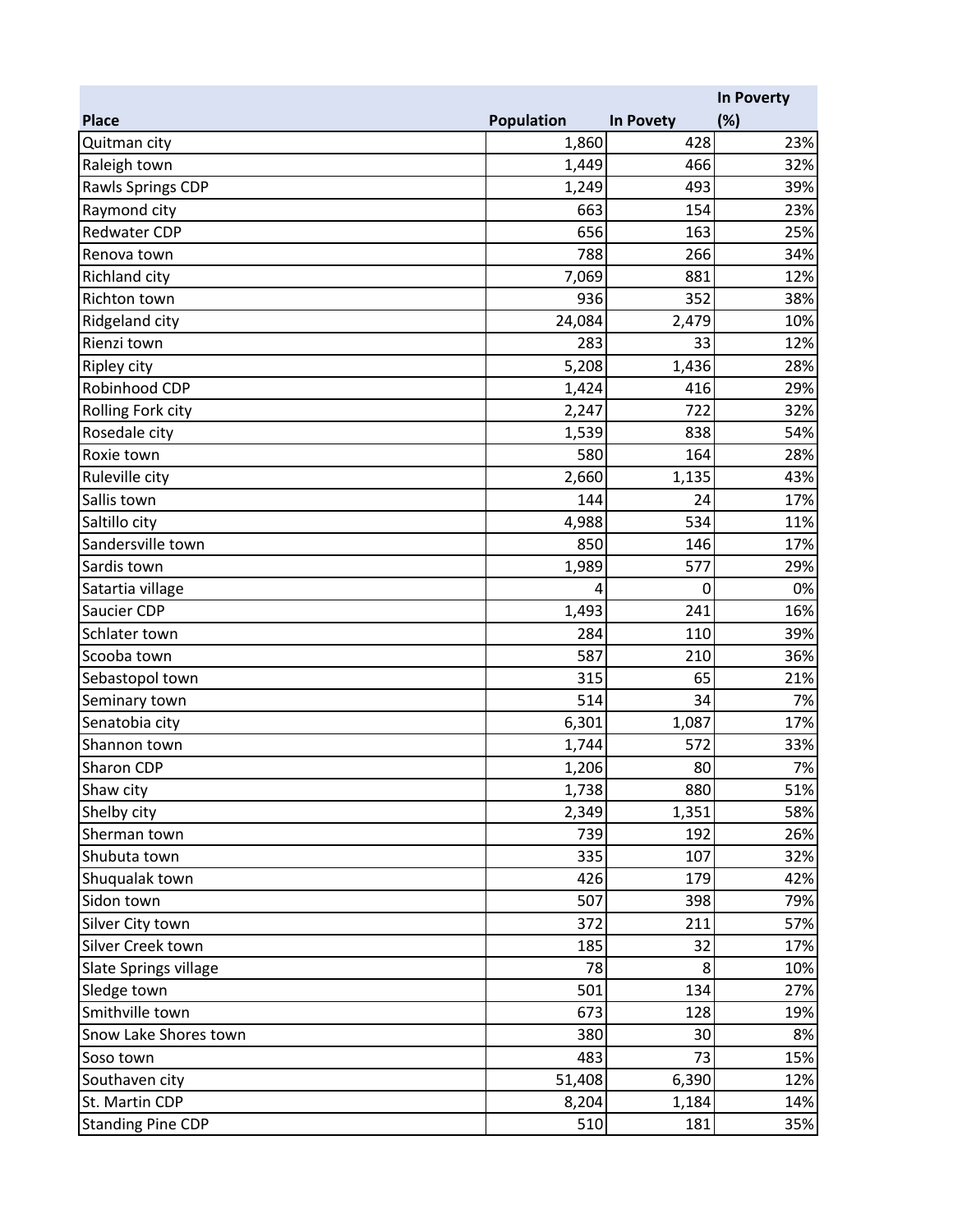|                           |            |           | In Poverty |
|---------------------------|------------|-----------|------------|
| <b>Place</b>              | Population | In Povety | (%)        |
| Starkville city           | 23,436     | 7,757     | 33%        |
| State Line town           | 817        | 270       | 33%        |
| Stonewall town            | 1,250      | 123       | 10%        |
| Sturgis town              | 481        | 271       | 56%        |
| Summit town               | 2,210      | 1,044     | 47%        |
| Sumner town               | 304        | 48        | 16%        |
| Sumrall town              | 1,795      | 355       | 20%        |
| Sunflower town            | 1,186      | 598       | 50%        |
| Sylvarena village         | 100        | 0         | 0%         |
| Taylor village            | 272        | 26        | 10%        |
| Taylorsville town         | 1,530      | 322       | 21%        |
| Tchula town               | 1,833      | 1,102     | 60%        |
| Terry town                | 1,466      | 186       | 13%        |
| Thaxton town              | 982        | 116       | 12%        |
| Tillatoba town            | 398        | 0         | 0%         |
| Tishomingo town           | 446        | 143       | 32%        |
| Toccopola town            | 201        | 64        | 32%        |
| Toomsuba CDP              | 942        | 489       | 52%        |
| Tremont town              | 528        | 105       | 20%        |
| <b>Tucker CDP</b>         | 536        | 105       | 20%        |
| <b>Tunica Resorts CDP</b> | 1,839      | 271       | 15%        |
| Tunica town               | 1,249      | 229       | 18%        |
| Tupelo city               | 37,919     | 8,228     | 22%        |
| Tutwiler town             | 720        | 203       | 28%        |
| Tylertown town            | 1,579      | 389       | 25%        |
| Union town                | 1,802      | 535       | 30%        |
| <b>University CDP</b>     | 119        | 104       | 87%        |
| Utica town                | 825        | 229       | 28%        |
| Vaiden town               | 650        | 253       | 39%        |
| Vancleave CDP             | 5,380      | 682       | 13%        |
| Vardaman town             | 1,263      | 352       | 28%        |
| Verona city               | 3,003      | 954       | 32%        |
| Vicksburg city            | 22,897     | 8,202     | 36%        |
| Wade CDP                  | 1,046      | 26        | 2%         |
| Walls town                | 1,326      | 179       | 13%        |
| Walnut Grove town         | 401        | 135       | 34%        |
| Walnut town               | 1,128      | 556       | 49%        |
| Walthall village          | 110        | 21        | 19%        |
| Water Valley city         | 3,208      | 764       | 24%        |
| Waveland city             | 6,444      | 1,401     | 22%        |
| Waynesboro city           | 4,851      | 2,112     | 44%        |
| Webb town                 | 385        | 106       | 28%        |
| Weir town                 | 592        | 284       | 48%        |
| Wesson town               | 1,824      | 288       | 16%        |
| West Hattiesburg CDP      | 5,675      | 1,413     | 25%        |